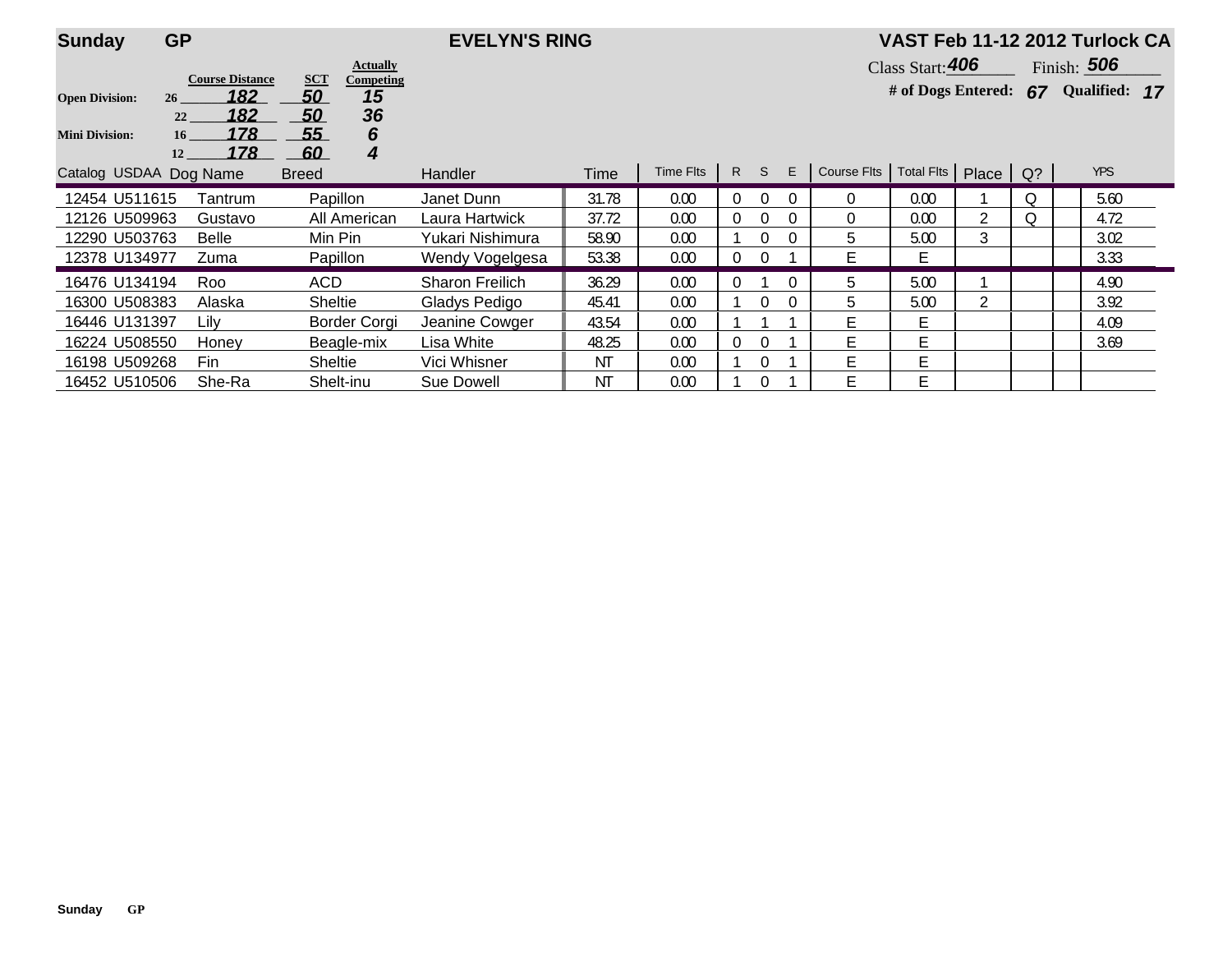| <b>Sunday</b>          | <b>GP</b>              | <b>EVELYN'S RING</b>                              |                                |           |                  |                |                  |                |                    |                  |                         | VAST Feb 11-12 2012 Turlock CA |                                     |  |  |
|------------------------|------------------------|---------------------------------------------------|--------------------------------|-----------|------------------|----------------|------------------|----------------|--------------------|------------------|-------------------------|--------------------------------|-------------------------------------|--|--|
|                        | <b>Course Distance</b> | <b>Actually</b><br><b>SCT</b><br><b>Competing</b> |                                |           |                  |                |                  |                |                    | Class Start: 406 |                         |                                | Finish: 506                         |  |  |
| <b>Open Division:</b>  | 182<br>26              | 50<br>15                                          |                                |           |                  |                |                  |                |                    |                  |                         |                                | # of Dogs Entered: 67 Qualified: 17 |  |  |
|                        | 182<br>22              | 36<br>50                                          |                                |           |                  |                |                  |                |                    |                  |                         |                                |                                     |  |  |
| <b>Mini Division:</b>  | 178<br>16 <sub>1</sub> | 55<br>6                                           |                                |           |                  |                |                  |                |                    |                  |                         |                                |                                     |  |  |
|                        | 178<br>12              | 60<br>4                                           |                                |           |                  |                |                  |                |                    |                  |                         |                                |                                     |  |  |
| Catalog USDAA Dog Name |                        | <b>Breed</b>                                      | Handler                        | Time      | <b>Time Flts</b> | $\mathsf{R}$   | S.               | Е              | <b>Course Flts</b> |                  | Total Fits   Place   Q? |                                | <b>YPS</b>                          |  |  |
| 22254 U506362          | Icon                   | <b>BC</b>                                         | Channan Fosty                  | 31.19     | 0.00             | $\overline{0}$ | $\overline{0}$   | 0              | $\Omega$           | 0.00             |                         | 0                              | 5.84                                |  |  |
| 22148 U130907          | Cassidy                | <b>BC</b>                                         | Channan Fosty                  | 31.47     | 0.00             | $\overline{0}$ | $\boldsymbol{0}$ | $\mathbf{0}$   | $\mathbf{0}$       | 0.00             | $\overline{2}$          | Q                              | 5.78                                |  |  |
| 22196 U134003          | Tcam                   | <b>BC</b>                                         | Silvina Bruera                 | 32.13     | 0.00             | $\Omega$       | $\mathbf 0$      | 0              | $\mathbf 0$        | 0.00             | 3                       | Q                              | 5.66                                |  |  |
| 22214 U129629          | <b>Bette</b>           | <b>BC</b>                                         | Mary Van Wormer                | 32.47     | 0.00             | $\overline{0}$ | $\boldsymbol{0}$ | $\mathbf{0}$   | 0                  | 0.00             | 4                       | Q                              | 5.61                                |  |  |
| 22242 U128206          | Cirque                 | <b>BC</b>                                         | Sharon Freilich                | 32.78     | 0.00             | $\overline{0}$ | $\mathbf 0$      | 0              | $\mathbf{0}$       | 0.00             | 5                       | Q                              | 5.55                                |  |  |
| 22370 U503025          | Savanna                | <b>BC</b>                                         | Gwen Tatsuno                   | 35.33     | 0.00             | $\Omega$       | $\theta$         | $\Omega$       | $\mathbf 0$        | 0.00             | 6                       | $\circ$                        | 5.15                                |  |  |
| 22336 U129169          | <b>Beck</b>            | <b>BC</b>                                         | <b>Robert Greene</b>           | 35.63     | 0.00             | $\Omega$       | $\Omega$         | 0              | $\theta$           | 0.00             |                         | $\Omega$                       | 5.11                                |  |  |
| 22218 U511307          | Jeepers                | BC                                                | <b>Cheri Scannell</b>          | 37.09     | 0.00             | $\overline{0}$ | $\mathbf 0$      | $\Omega$       | 0                  | 0.00             |                         | Q                              | 4.91                                |  |  |
| 22396 U133848          | Kiley                  | <b>BC</b>                                         | Roberta Troxell                | 38.20     | 0.00             | $\Omega$       | $\theta$         | $\Omega$       | $\theta$           | 0.00             |                         | 0                              | 4.76                                |  |  |
| 22486 U134280          | Gemma                  | <b>Eng Shepherd</b>                               | Toni Duralski                  | 42.49     | 0.00             | $\overline{0}$ | $\mathbf 0$      | $\mathbf{0}$   | 0                  | 0.00             |                         | 0                              | 4.28                                |  |  |
| 22244 U137430          | Rocket                 | All American                                      | <b>Mary Schultz</b>            | <b>NT</b> | 0.00             | $\Omega$       | $\overline{0}$   | $\Omega$       | $\mathbf 0$        | 0.00             |                         |                                |                                     |  |  |
| 22168 U139273          | Zip                    | <b>BC</b>                                         | Kathi Kikuyama                 | <b>NT</b> | 0.00             | $\overline{0}$ | $\mathbf 0$      | $\mathbf{0}$   | 0                  | 0.00             |                         |                                |                                     |  |  |
| 22170 U128698          | Killy                  | <b>BC</b>                                         | Dave Grubel                    | <b>NT</b> | 0.00             | $\overline{0}$ | $\theta$         | $\mathbf{0}$   | $\mathbf 0$        | 0.00             |                         |                                |                                     |  |  |
| 22354 U137131          | Fireball               | <b>BC</b>                                         | Laura Pryse                    | 32.32     | 0.00             | $\Omega$       |                  | $\Omega$       | 5                  | 5.00             |                         |                                | 5.63                                |  |  |
| 22358 U135719          | Chloe                  | <b>BC</b>                                         | <b>Rachel Evers</b>            | 34.32     | 0.00             | $\Omega$       |                  | 0              | 5                  | 5.00             |                         |                                | 5.30                                |  |  |
| 22108 U130779          | Ariel                  | Aussie                                            | Mary Schultz                   | 37.46     | 0.00             | $\overline{0}$ |                  | $\Omega$       | 5                  | 5.00             |                         |                                | 4.86                                |  |  |
| 22178 U512457          | Sonoma                 | Aussie                                            | Crystal Baird-Marto            | 37.67     | 0.00             | $\Omega$       |                  | 0              | 5                  | 5.00             |                         |                                | 4.83                                |  |  |
| 22434 U508660          | Sweep                  | <b>BC</b>                                         | Jim Basic                      | 44.05     | 0.00             | $\overline{0}$ | $\mathbf 1$      | 0              | 5                  | 5.00             |                         |                                | 4.13                                |  |  |
| 22416 U137532          | Einstein               | <b>BC</b>                                         | Penni Price                    | 39.18     | 0.00             |                |                  | 0              | 10                 | 10.00            |                         |                                | 4.65                                |  |  |
| 22140 U508199          | Clara                  | Aussie                                            | Laura Bolta                    | 39.19     | 0.00             |                |                  | $\mathbf{0}$   | 10                 | 10.00            |                         |                                | 4.64                                |  |  |
| 22102 U128587          | Kiwi                   | <b>BC</b>                                         | Linda Greene                   | 43.05     | 0.00             | $\overline{2}$ | $\overline{0}$   | 0              | 10                 | 10.00            |                         |                                | 4.23                                |  |  |
| 22344 U504605          | <b>Boost</b>           | <b>BC</b>                                         | <b>Ellen Finch</b>             | 52.45     | 2.45             | 2              | $\theta$         | $\Omega$       | 10                 | 12.45            |                         |                                | 3.47                                |  |  |
| 22162 U508630          | Bailey                 | <b>BC</b>                                         | Shari Goldfarb                 | 49.22     | 0.00             | $\overline{2}$ |                  | $\Omega$       | 15                 | 15.00            |                         |                                | 3.70                                |  |  |
| 22118 U133955          | Space Monkey           | BC                                                | Laura Pryse                    | 31.92     | 0.00             |                | $\boldsymbol{0}$ |                | Ε                  | Ε                |                         |                                | 5.70                                |  |  |
| 22260 U503726          | <b>Beadle</b>          | <b>BC</b>                                         | <b>Terry LeClair</b>           | 33.35     | 0.00             | $\Omega$       | $\theta$         | -1             | E                  | E                |                         |                                | 5.46                                |  |  |
| 22352 U132420          | Ruby                   | <b>BC</b>                                         | Kate Wheelock                  | 38.64     | 0.00             | $\overline{0}$ | $\mathbf{1}$     |                | E                  | E                |                         |                                | 4.71                                |  |  |
| 22190 U134116          | Kist                   | <b>BC</b>                                         | <b>Holly Bourne</b>            | 40.63     | 0.00             | $\overline{0}$ | $\boldsymbol{0}$ | $\mathbf{1}$   | E                  | E                |                         |                                | 4.48                                |  |  |
| 22228 U133343          | Dig                    | BC                                                | <b>Karey Krauter</b>           | 41.59     | 0.00             | $\mathbf{1}$   | $\boldsymbol{0}$ | $\overline{1}$ | E                  | E                |                         |                                | 4.38                                |  |  |
| 22422 U135052          | Deenie                 | <b>Border Kelpie</b>                              | <b>Carol Bowers</b>            | 43.28     | 0.00             |                | 0                |                | E                  | E                |                         |                                | 4.21                                |  |  |
| 22282 U138036          | Boca                   | Aussie                                            | Dave Grubel                    | 44.86     | 0.00             |                | 0                |                | Ε                  | Е                |                         |                                | 4.06                                |  |  |
| 22134 U134837          | Fawkes                 | BC                                                | Katrina Parkinson              | 49.90     | 0.00             | 3              |                  |                | Ε                  | E                |                         |                                | 3.65                                |  |  |
| 22186 U506790          | Picaboo                | BC                                                | Nancy Damarodas                | ΝT        | 0.00             | 0              | $\pmb{0}$        |                | Ε                  | E                |                         |                                |                                     |  |  |
| 22180 U510768          | Rumor                  | BC                                                | Denice Sawatzky                | NT        | 0.00             |                | 0                |                | E                  | E                |                         |                                |                                     |  |  |
| 22394 U508803          | Arrow                  |                                                   | Am Indian Dog Deanna Fairchild | ΝT        | 0.00             |                | 0                |                | E                  | E                |                         |                                |                                     |  |  |
| 22478 U510069          | Roulette               | BC                                                | Katy Robertson                 | ΝT        | 0.00             | $\pmb{0}$      | $\mathbf 0$      |                | E                  | E                |                         |                                |                                     |  |  |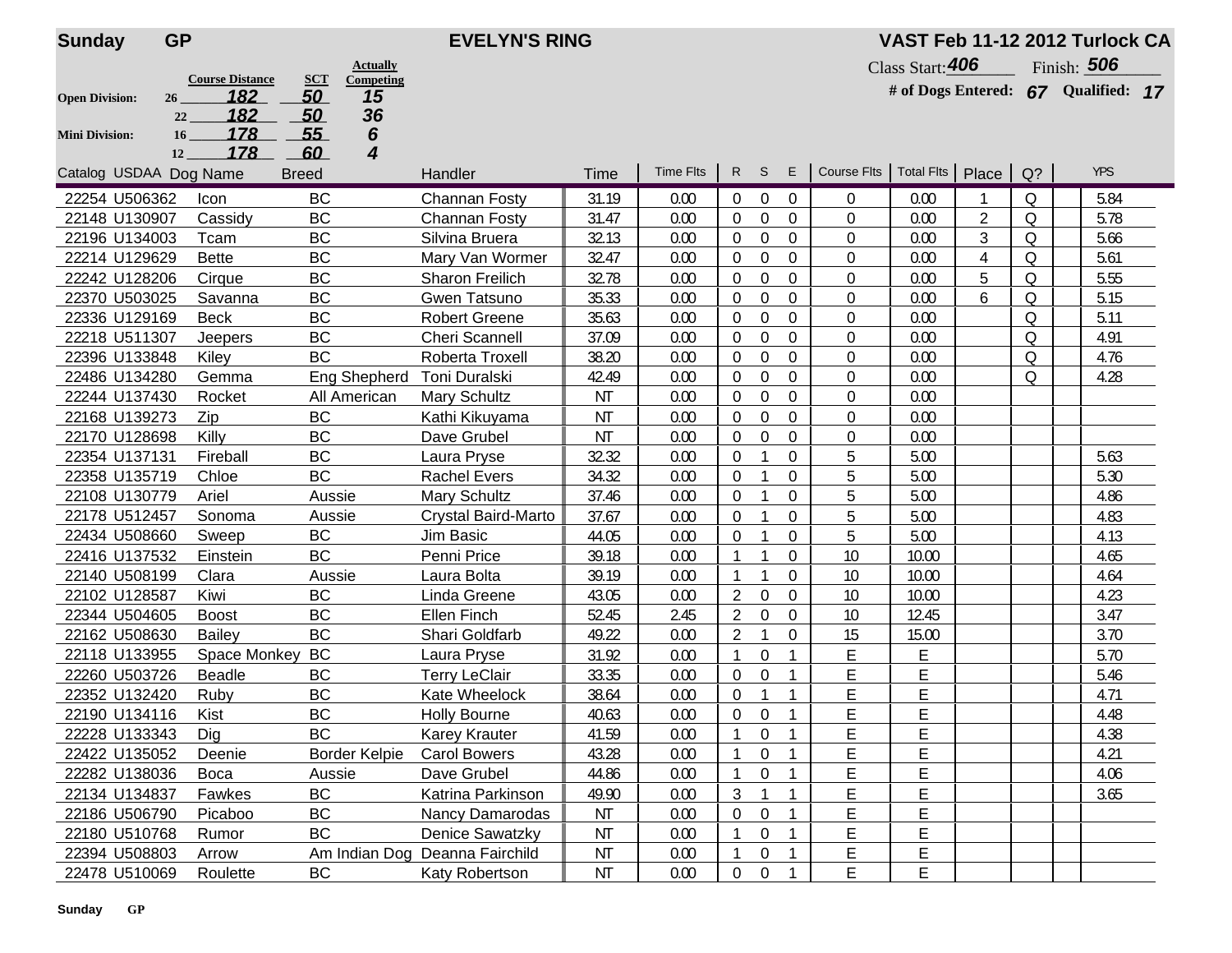| <b>Sunday</b>          | <b>GP</b>                                        | <b>EVELYN'S RING</b>                            |                         |           |                  |                |                |          |                  | VAST Feb 11-12 2012 Turlock CA |                |       |                                  |    |  |  |  |  |
|------------------------|--------------------------------------------------|-------------------------------------------------|-------------------------|-----------|------------------|----------------|----------------|----------|------------------|--------------------------------|----------------|-------|----------------------------------|----|--|--|--|--|
|                        |                                                  | <b>Actually</b>                                 |                         |           |                  |                |                |          |                  | Class Start: 406               |                |       | Finish: 506                      |    |  |  |  |  |
| <b>Open Division:</b>  | <b>Course Distance</b><br>182<br>26<br>182<br>22 | <b>SCT</b><br>Competing<br>50<br>15<br>36<br>50 |                         |           |                  |                |                |          |                  |                                |                |       | # of Dogs Entered: 67 Qualified: | 17 |  |  |  |  |
| <b>Mini Division:</b>  | 178<br>16<br>178<br>12                           | 6<br>55<br>4<br>60                              |                         |           |                  |                |                |          |                  |                                |                |       |                                  |    |  |  |  |  |
| Catalog USDAA Dog Name |                                                  | <b>Breed</b>                                    | <b>Handler</b>          | Time      | <b>Time Flts</b> | R.             | S.             | E        | Course Flts      | Total Flts                     | Place          | $Q$ ? | <b>YPS</b>                       |    |  |  |  |  |
| 22420 U132968          | <b>Betty</b>                                     | Kelpie                                          | <b>Tracey Sirbello</b>  | <b>NT</b> | 0.00             |                | $\overline{2}$ |          | E                | E                              |                |       |                                  |    |  |  |  |  |
| 22106 U130162          | Sweep                                            | <b>BC</b>                                       | Roger Anderson          | ΝT        | 0.00             | $\Omega$       | $\Omega$       | $\theta$ | $\boldsymbol{0}$ | abs                            |                |       |                                  |    |  |  |  |  |
| 22366 U507749          | Niko                                             | <b>BC</b>                                       | Linda Darcy             | <b>NT</b> | 0.00             | $\theta$       | $\theta$       | $\theta$ | $\mathbf 0$      | abs                            |                |       |                                  |    |  |  |  |  |
| 22382 U510489          | Trim                                             | <b>BC</b>                                       | Roger Anderson          | <b>NT</b> | 0.00             | $\theta$       | $\Omega$       | $\theta$ | $\mathbf 0$      | abs                            |                |       |                                  |    |  |  |  |  |
| 22400 U138209          | West                                             | Aussie                                          | Crystal Baird-Marto     | <b>NT</b> | 0.00             | $\theta$       | $\theta$       | $\Omega$ | $\overline{0}$   | abs                            |                |       |                                  |    |  |  |  |  |
| 22208 U508866          | Quas                                             | BC                                              | Donna Sprouse           | <b>NT</b> | 0.00             | $\theta$       | $\Omega$       | $\Omega$ | $\Omega$         | abs                            |                |       |                                  |    |  |  |  |  |
| 26376 U508899          | Scandal                                          | <b>BC</b>                                       | <b>Sharon Freilich</b>  | 33.33     | 0.00             | $\theta$       | $\Omega$       | $\theta$ | $\Omega$         | 0.00                           |                | Q     | 5.46                             |    |  |  |  |  |
| 26430 U134838          | Nim                                              | <b>BC</b>                                       | Linda Greene            | 34.25     | 0.00             | $\theta$       | $\Omega$       | $\Omega$ | $\mathbf 0$      | 0.00                           | $\overline{2}$ | Q     | 5.31                             |    |  |  |  |  |
| 26110 U133792          | Gifted                                           | <b>BC</b>                                       | <b>Rachel Sanders</b>   | 34.84     | 0.00             | $\theta$       | $\Omega$       | 0        | $\Omega$         | 0.00                           | 3              | 0     | 5.22                             |    |  |  |  |  |
| 26174 U509618          | Quik                                             | <b>BC</b>                                       | <b>Carlene Chandler</b> | 38.50     | 0.00             | $\theta$       | $\overline{0}$ | $\Omega$ | $\mathbf 0$      | 0.00                           | 4              | Q     | 4.73                             |    |  |  |  |  |
| 26302 U132653          | <b>Ricky</b>                                     | <b>BC</b>                                       | Nora Bieber             | 39.44     | 0.00             | $\theta$       | $\Omega$       | $\Omega$ | $\Omega$         | 0.00                           |                | 0     | 4.61                             |    |  |  |  |  |
| 26308 U133586          | Rampage                                          | <b>BC</b>                                       | Channan Fosty           | 35.12     | 0.00             | $\theta$       |                | $\Omega$ | 5                | 5.00                           |                |       | 5.18                             |    |  |  |  |  |
| 26246 U128627          | <b>Stuie</b>                                     | <b>BC</b>                                       | <b>Rachel Sanders</b>   | 36.54     | 0.00             | $\Omega$       |                | $\theta$ | 5                | 5.00                           |                |       | 4.98                             |    |  |  |  |  |
| 26364 U134211          | Quinn                                            | <b>BC</b>                                       | Deanna Fairchild        | 36.67     | 0.00             | $\theta$       | $\mathfrak{D}$ | $\Omega$ | 10               | 10.00                          |                |       | 4.96                             |    |  |  |  |  |
| 26112 U134291          | Paxxton                                          | <b>BC</b>                                       | Lonny Elson             | 37.52     | 0.00             |                |                | $\Omega$ | 10               | 10.00                          |                |       | 4.85                             |    |  |  |  |  |
| 26226 U131241          | Kubby                                            | All American                                    | <b>Rachel Evers</b>     | 43.04     | 0.00             | $\overline{2}$ |                | $\Omega$ | 15               | 15.00                          |                |       | 4.23                             |    |  |  |  |  |
| 26326 U129156          | Maiya                                            | <b>Border Kelpie</b>                            | <b>Tracey Sirbello</b>  | 32.69     | 0.00             | $\theta$       |                |          | E                | Е                              |                |       | 5.57                             |    |  |  |  |  |
| 26138 U138373          | <b>Buzz</b>                                      | bc                                              | Matt Mizenko            | 36.93     | 0.00             |                |                |          | E                | E                              |                |       | 4.93                             |    |  |  |  |  |
| 26448 U131589          | Rowdy                                            | <b>BC</b>                                       | Cheri Van Bibber        | 41.66     | 0.00             |                | $\Omega$       |          | E                | $\mathsf E$                    |                |       | 4.37                             |    |  |  |  |  |
| 26154 U131074          | Skip                                             | <b>BC</b>                                       | Sue Bailey              | 63.75     | 0.00             | 4              |                |          | E                | E                              |                |       | 2.85                             |    |  |  |  |  |
| 26466 U128666          | Cinch                                            | <b>BC</b>                                       | <b>Holly Bourne</b>     | NT        | 0.00             | $\theta$       |                |          | E                | E                              |                |       |                                  |    |  |  |  |  |
| 26210 U130607          | Kep                                              | <b>BC</b>                                       | Laura Jones             | <b>NT</b> | 0.00             | $\theta$       | $\theta$       | $\Omega$ | $\mathbf 0$      | abs                            |                |       |                                  |    |  |  |  |  |